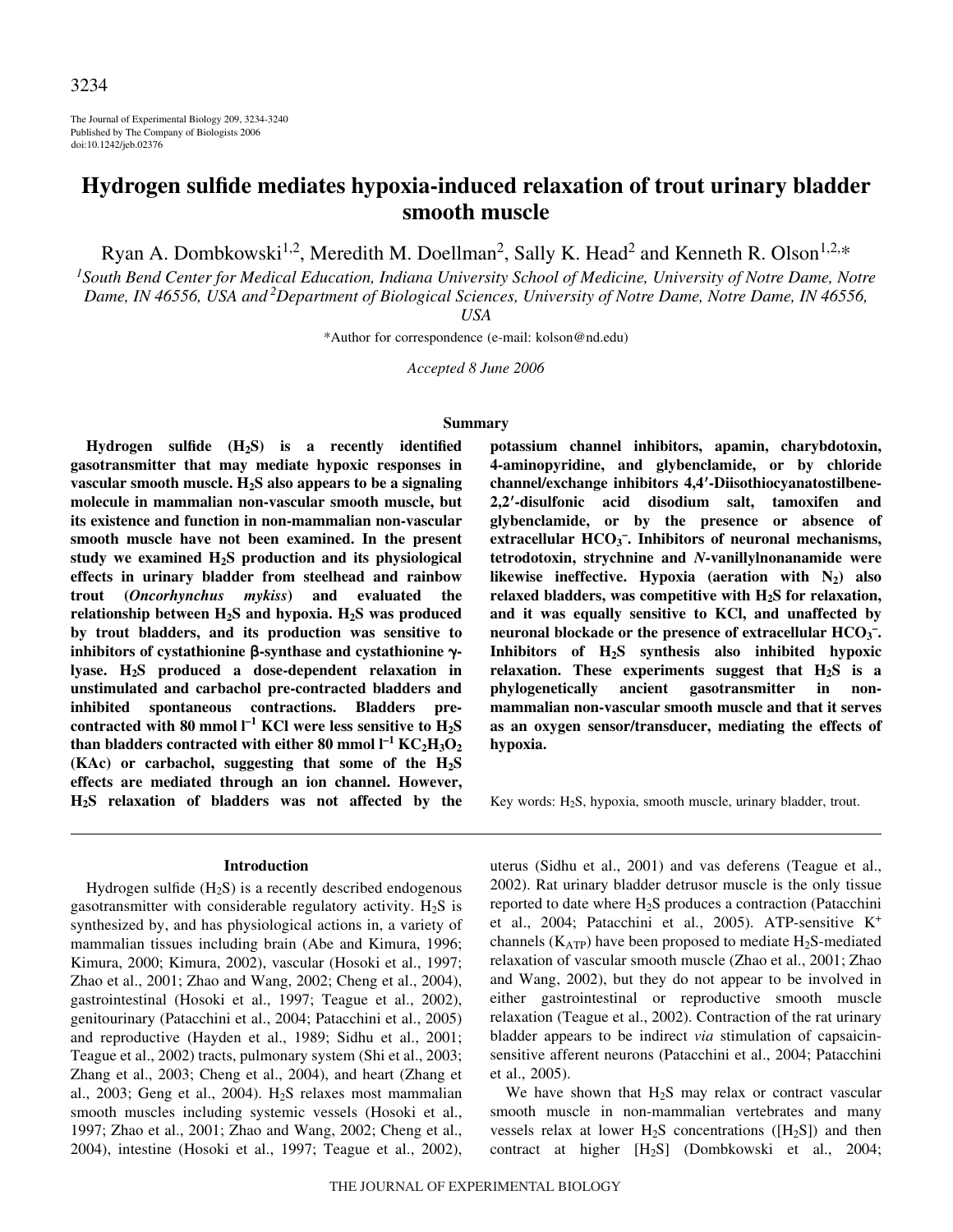Dombkowski et al., 2005; Olson, 2005). We (Olson et al.,  $2006$ ) recently observed that  $H_2S$  also constricts, or has multiphasic dilation/constriction effects on some mammalian vessels such as bovine and rat pulmonary arteries. To our knowledge, there is no evidence for a direct  $H_2S$ -mediated contraction of non-vascular smooth muscle, nor is there any information on the effects of  $H_2S$  on non-mammalian, non-vascular smooth muscle.

Recently, we (Olson et al., 2006) proposed that  $H_2S$  serves as a vascular oxygen sensor and that it plays an integral role in both hypoxic vasoconstriction of pulmonary vessels and cyclostome aortas and it is also involved in hypoxic dilation of mammalian systemic vessels. This model is based on continual oxidative inactivation of constitutively generated  $H_2S$  during normoxia and the development of vasoactive levels of  $H_2S$ when available oxygen falls. It is not known if this model is only applicable to vascular smooth muscle or if it is a feature of smooth muscle in general.

Spontaneous and agonist-induced contraction of rat urinary bladder, like that of systemic vessels, decreases when exposed to hypoxia (Leven et al., 1999; Whitbeck et al., 1999; Waring and Wendt, 2000), which is opposite to the contractile effect of H2S, albeit indirect, in this same tissue (Patacchini et al., 2004; Patacchini et al., 2005). To our knowledge, the effects of hypoxia on non-mammalian non-vascular smooth muscle are not known.

The purpose of the experiments reported here were threefold: (1) to determine if  $H_2S$  affects contractile properties of nonmammalian, non-vascular smooth muscle and examine the mechanism(s) involved, (2) to evaluate the effects of hypoxia on the same tissue, and (3) to determine if  $H_2S$  mediates the hypoxic response. To this end we used urinary bladders from steelhead and rainbow trout and measured  $H_2S$  production,  $H_2S$ effects on spontaneous and agonist-induced contractions and possible mechanisms of action, effects of hypoxia on bladder contractions, and the effects of inhibiting  $H_2S$  synthesis on the hypoxic responses.

#### **Materials and methods**

#### *Animals*

Steelhead trout (*Oncorhynchus mykiss* Walbaum, skamania strain, 3–7 kg) of either sex were used for tissue production and most myography studies as the urinary bladders are large. Fish were captured by the Indiana Department of Natural Resources (DNR) during the fall migration of 2003 and 2004 and kept at the Richard Clay Bodine State Fish Hatchery until the spawning season (January–March). The fish were anesthetized in ethyl m-aminobenzoate methanesulfonate (MS-222), and after the spawn was collected by the DNR, urinary bladders were removed, placed in 4°C Hepes-buffered saline with glucose, and transported back to the laboratory where they were thoroughly cleaned of loose connective tissue and blood.

Because the steelhead trout were no longer available after March, we used urinary bladders from rainbow trout (*O.* mykiss, Walbaum, kamloops strain, 0.3-0.8 kg) for several experiments. Rainbow trout of either sex were purchased from a local hatchery (Homestead Trout Farm, Harrietta, MI, USA), and maintained throughout the year in 2000 liter tanks containing circulating well-water at 12–15°C, aerated with filtered room air, with a  $12 h:12 h$  light:dark cycle. The fish were fed a maintenance diet of commercial trout pellets (Purina, St Louis, MO, USA). The rainbow trout were stunned by a blow to the head and the bladders prepared for myography, as described above. Although the bladders from the rainbow trout were considerably smaller than those from the steelhead trout, their sensitivity to NaHS,  $Na<sub>2</sub>S$ , and  $N<sub>2</sub>$  was identical to steelhead bladders, therefore, 'trout' is used hereafter to refer to experiments on either strain. All procedures followed NIH guidelines and were approved by the local IACUC Committee.

#### *Myography*

Circular smooth muscle rings, approximately one-half centimeter long, and immediately distal to the trigone were mounted on  $280 \mu m$ -diameter stainless steel wire hooks and suspended in 5 ml water-jacketed smooth muscle baths filled with 14°C Hepes buffer and aerated with room air. The bottom hooks were stationary; the upper ones were connected to Grass model FT03C force-displacement transducers (Grass Instruments, West Warwick, RI, USA). Tension was measured on a Grass Model 7E or 7F polygraph (Grass Instruments, West Warwick, RI, USA). Polygraph sensitivity was set to detect changes as small as 5 mg. Data was archived on a PC computer at 1 Hz using SoftWire (Measurement Computing, Middleboro, MA, USA). The chart recorders and software were calibrated prior to each experiment.

Baseline (resting) tension of approximately 200 mg was applied and continuously adjusted for at least 1 h prior to experimentation as the bladders exhibited substantial stress relaxation. The bladders were then contracted with 80 mmol  $l^{-1}$ KCl, washed twice, and resting tension re-established for a minimum for 30 min before further experimentation. A second KCl contraction was given in initial studies, but as this contraction was not different from the first it was omitted in later experiments.

## *H2S responses*

The cumulative dose–response characteristics of NaHS, which forms  $HS$ - and  $H_2S$  in solution similar to that produced by gassing with H2S gas (Zhao et al., 2001), were examined in otherwise unstimulated bladders. Because H2S inhibited spontaneous contractions and relaxed unstimulated bladders, the cumulative dose–response characteristics of NaHS were also examined in 10  $\mu$ mol<sup>1-1</sup> carbamylcholine chloride (carbachol, CARB)-prestimulated bladders. In later experiments,  $Na<sub>2</sub>S$ , which also forms HS- and  $H<sub>2</sub>S$  in solution, was used, because of its availability with a reduced amount of elemental sulfur impurities (Doeller et al., 2005). As the effects of Na2S and NaHS were similar, H2S is used in the context of either NaHS or Na2S unless otherwise specified.

Potential mechanisms of  $H_2S$ -induced relaxation were evaluated in carbachol pre-stimulated bladders. The rings were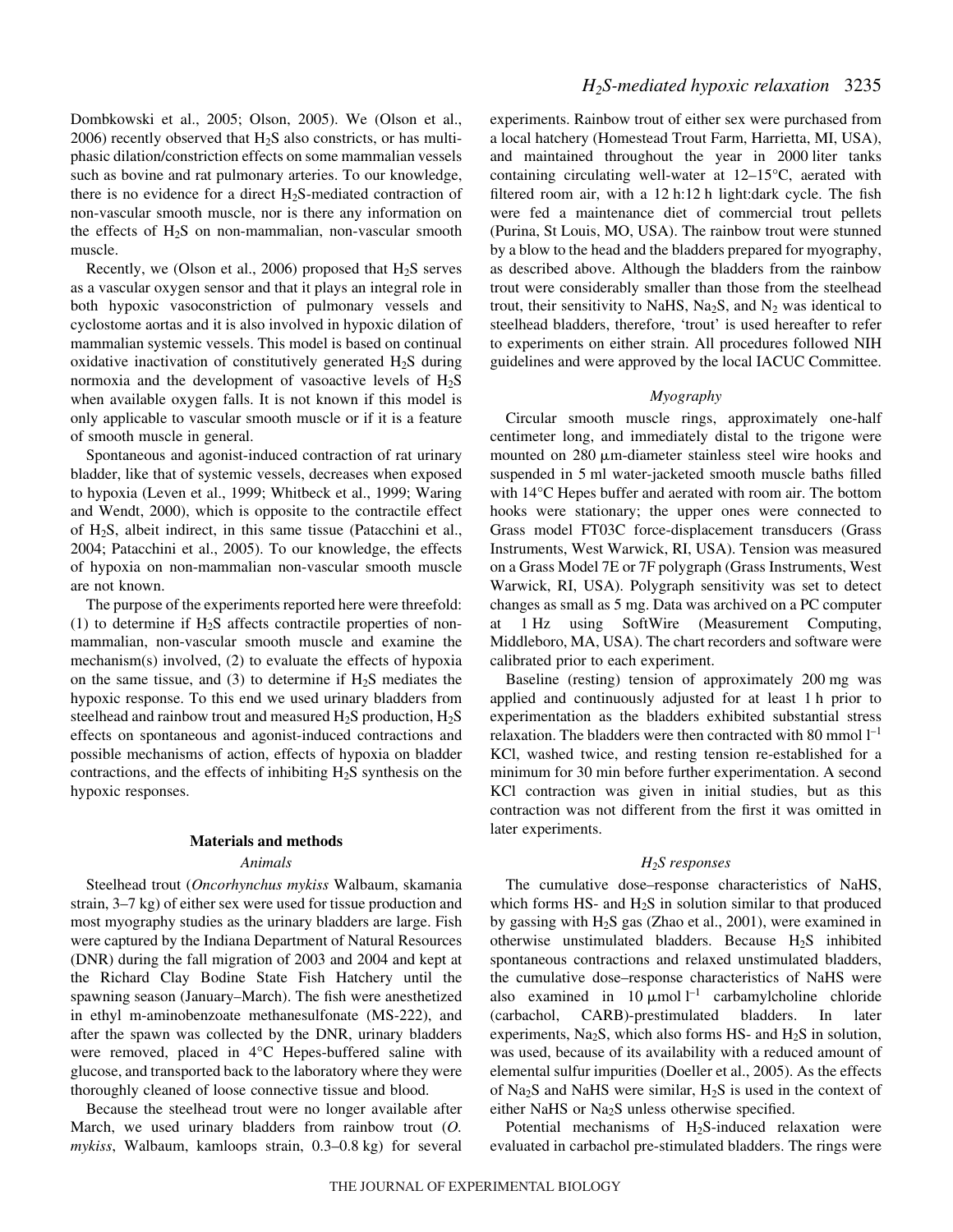# 3236 R. A. Dombkowski and others

treated with the inhibitor, followed 15 min later by prestimulation with carbachol (10  $\mu$ mol l<sup>-1</sup>), and at the plateau contraction they were exposed to 1 mmol  $l^{-1}$  H<sub>2</sub>S. Control rings were treated similarly omitting the inhibitor, and only one experiment was performed per ring. Potassium channels were inhibited with apamin (APA,  $100$  nmol  $l^{-1}$ ), a small conductance  $K_{Ca}$  channel  $(SK_{Ca})$  inhibitor, charybdotoxin (CTX, 50 nmol  $l^{-1}$ ), a large conductance  $K_{Ca}$  channel (B $K_{Ca}$ ) inhibitor, 4-aminopyridine (4-AP, 100  $\mu$ mol l<sup>-1</sup>), a voltage sensitive  $K^+$  channel inhibitor, and by using APA and CTX in combination. Chloride channel/exchangers were inhibited with glibenclamide (GLY, 10  $\mu$ mol l<sup>-1</sup>), a cystic fibrosis transmembrane conductance regulator (CFTR) and  $K_{ATP}$ channel inhibitor, 4,4-diisothiocyanatostilbene-2,2-disulfonic acid disodium salt hydrate (DIDS, 400  $\mu$ mol l<sup>-1</sup>), an inhibitor of Cl<sup>-</sup>/HCO<sub>3</sub><sup>-</sup> exchange, and tamoxifen (TAM, 100  $\mu$ mol l<sup>-1</sup>), a volume-sensitive Cl– channel inhibitor. The effects of the primary afferent nerve irritant *N*-vanillylnonanamide (10  $\mu$ mol l<sup>-1</sup>; a synthetic capsaicin with similar biological activity) were also examined.

In order to determine if the  $H_2S$  relaxation was affected by the type of pre-contraction stimulus, the effects of 1 mmol  $l^{-1}$ H2S were also examined on bladders contracted with 80 mmol  $l^{-1}$  KCl or 80 mmol  $l^{-1}$  KC<sub>2</sub>H<sub>3</sub>O<sub>2</sub> (KAc). The effects of strychnine  $(10 \mu \text{mol l}^{-1})$ , a glycine/NMDA receptor antagonist, tetrodotoxin (TTX, 10  $\mu$ mol l<sup>-1</sup>), a fast Na<sup>+</sup> channel inhibitor, and a bicarbonate-based buffer (Cortland) on  $H_2S$ induced relaxation were also examined in the KCl and KAc prestimulated bladders.

#### *H2S production*

Pieces from ten different bladders were pooled for each experiment, blotted dry, weighed, and homogenized on ice in 100 mmol  $l^{-1}$  potassium phosphate buffer (pH 7.4). H<sub>2</sub>S production was measured as described previously (Zhao et al., 2003), with minor modifications. Briefly, the homogenates were brought to a final volume of 1:10 tissue mass:nutrient buffer volume. Nutrient phosphate buffer contained 10 mmol  $l^{-1}$  cysteine and 2 mmol  $l^{-1}$  pyridoxal-5'-phosphate. In other experiments, the nutrient buffer also contained the cystathionine  $\gamma$ -lyase (CSE) inhibitor, D,L-propargylglycine (PPG; 20 mmol  $l^{-1}$ ) or the cystathionine  $\beta$ -synthase (CBS) inhibitor, amino-oxyacetic acid (AOA; 1 mmol  $l^{-1}$ ). The final mixture was then drawn into 10 ml polyethylene syringes, air bubbles were expelled, and the syringes sealed with three-way stopcocks and gently rotated for 24 h at room temperature. A glass bead in the syringe assisted mixing. At the end of the incubation, 1 ml samples of the homogenate solution were placed in 1.5 ml centrifuge tubes and immediately centrifuged. The supernatant was removed and mixed 1:1 with an antioxidant buffer made according to the manufacturer's specifications. This buffer converted all  $H_2S$ and  $HS^-$  to  $S^2$ , which was then measured with a sulfide electrode (Lazar Research Laboratories, Los Angeles, CA, USA) on a Fisher Accumet AR50 pH meter (Fisher Scientific, Pittsburgh, PA, USA) following the manufacturer's directions. Standards were prepared from Na<sub>2</sub>S, all measurements were done in triplicate.

#### *Hypoxic responses*

The effects of hypoxia, produced by gassing with  $N_2$  rather than air, were examined in otherwise un-stimulated and 10 μmol<sup>1-1</sup> carbachol, 80 mmol<sup>1-1</sup> KCl, or 80 mmol<sup>1-1</sup> KAc pre-contracted bladders. Similar to the mechanistic examination of  $H_2S$ ,  $N_2$  was also tested on prestimulated bladders. The effects of strychnine, tetrodotoxin and Cortland saline on the hypoxic response were also examined in KCl and KAc pre-contracted bladders.

# *Relationship between H2S and hypoxia*

Two experiments were employed to examine the relationship between  $H_2S$  and hypoxic relaxation. The first experiments were designed to determine if the relaxation produced by  $H_2S$ and hypoxia was additive or competitive. Bladders were precontracted with carbachol, KCl or KAc and then exposed to either 1 mmol  $l^{-1}$  H<sub>2</sub>S or hypoxia. When tension stabilized, the other stimulus (hypoxia or  $H_2S$ , respectively) was applied. In the second experiments, the effects of inhibiting  $H_2S$  synthesis on hypoxic relaxation of un-stimulated and carbachol, KCl, or KAc pre-contracted bladders was examined. The CSE and CBS inhibitors (PPG, 10 mmol  $l^{-1}$ , and AOA, 1 mmol  $l^{-1}$ , respectively) were added at least 15 min prior to hypoxia.

## *Data analysis*

Dose–response curves were fit for each vessel using Table Curve® (Jandel Corp., Chicago, IL, USA). Student's *t*-tests were used for comparisons between groups with SigmaStat<sup>®</sup> (Jandel Corp.). Results are provided as mean  $\pm$ s.e.m. Significance was assumed at  $P \le 0.05$ .

#### *Chemicals*

Unless otherwise stated all chemicals were purchased from Sigma-Aldrich Co. (St Louis, MO, USA). Na<sub>2</sub>S and NaHS were purchased from Fisher Scientific (Pittsburgh, PA, USA). Concentrations for the Hepes-buffered trout saline (pH 7.8) were as follows (in mmol  $l^{-1}$ ): 145 NaCl, 3 KCl, 0.57 MgSO<sub>4</sub>,  $2 \text{ CaCl}_2$ , 5 glucose, 3 Hepes acid, and 7 Hepes Na<sup>+</sup> salt. Concentrations of the Cortland-buffered trout saline (pH 7.8) were as follows (in mmol  $l^{-1}$ ): 124 NaCl, 3 KCl, 1.1 MgSO<sub>4</sub>,  $2~CaCl<sub>2</sub>$ , 5.55 glucose, 12 NaHCO<sub>3</sub>, 0.09 NaH<sub>2</sub>PO<sub>4</sub>, and 1.8 Na<sub>2</sub>HPO<sub>4</sub>. Hepes and Cortland buffers were used within 72 h of preparation. NaHS and Na<sub>2</sub>S stock solutions for electrode calibration and bath application were used within 8 h of preparation.

#### **Results**

# *Effects of H2S*

 $H_2S$  concentrations at or above 100  $\mu$ mol l<sup>-1</sup> relaxed otherwise un-stimulated bladders and partially inhibited spontaneous contractions. Spontaneous contractions were completely inhibited when H2S concentration reached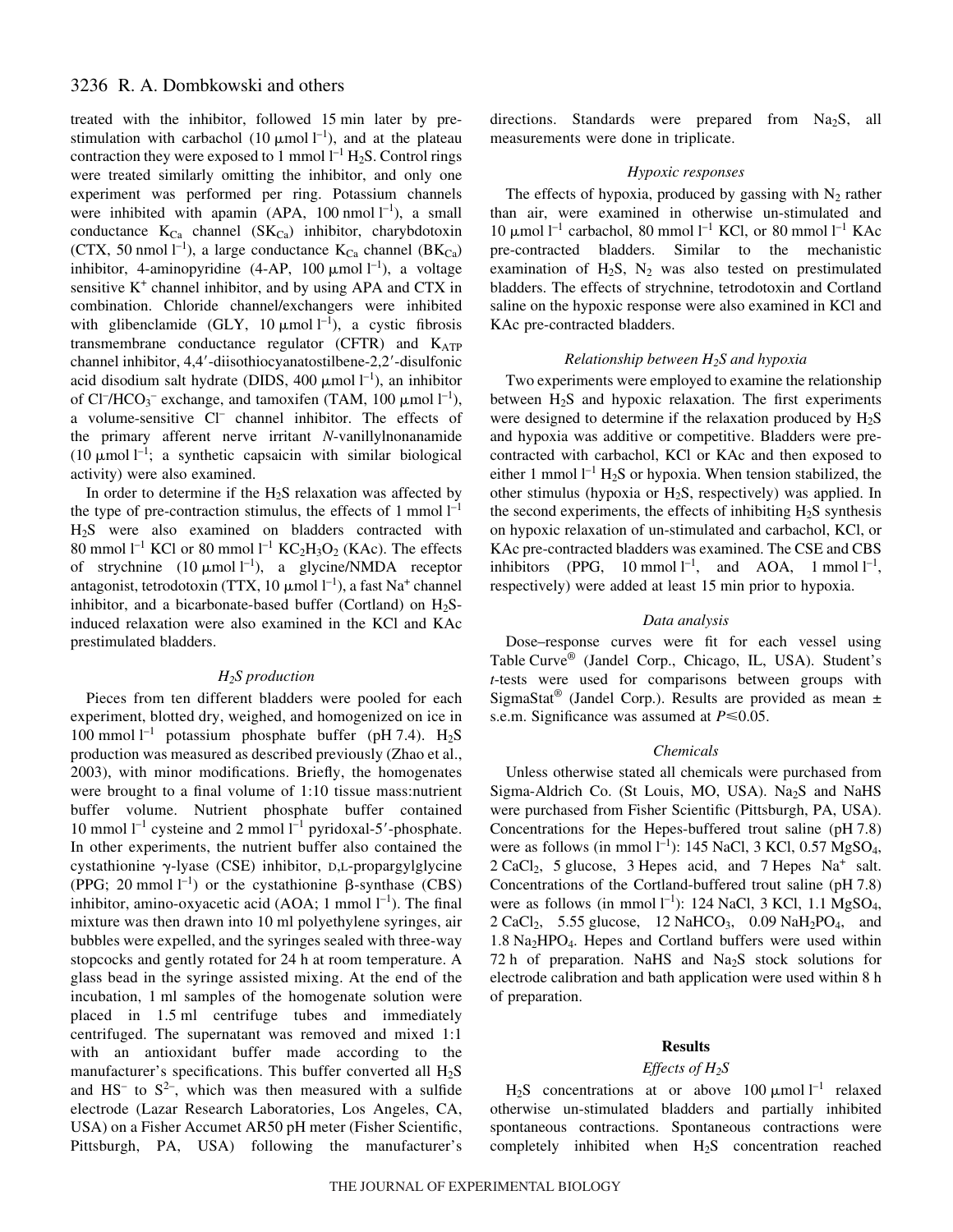



1 mmol  $l^{-1}$  (Fig. 1A). H<sub>2</sub>S relaxed 10  $\mu$ mol  $l^{-1}$  carbachol-precontracted bladders in a dose-dependent manner with an  $EC_{50}$  (concentration producing half-maximal response) of 129±50 μmol<sup>1-1</sup> H<sub>2</sub>S (N=8). At 1 mmol<sup>1-1</sup> H<sub>2</sub>S, 10 μmol<sup>1-1</sup> carbachol-contracted bladders were nearly completely relaxed (Fig. 1B). As the efficacy of 1 mmol  $l^{-1}$  Na<sub>2</sub>S was not significantly greater than that of 1 mmol  $l^{-1}$  NaHS in relaxing a carbachol contraction (98.8±7.4%; *N*=8 *versus* 82.2±6.7%;



Fig. 2. Comparison of the relaxation efficacy of 1 mmol  $l^{-1}$  H<sub>2</sub>S (as Na<sub>2</sub>S) and hypoxia  $(N_2)$  on 10  $\mu$ mol<sup>1-1</sup> carbachol (CARB)-, 80 mmol  $l^{-1}$  KCl- and 80 mmol  $l^{-1}$  potassium acetate (KAc)contracted trout urinary bladders (all  $N=8$ ) and the effects of  $H_2S$ application on a pre-existing  $N_2$  exposure and of  $N_2$  application on a pre-existing H<sub>2</sub>S exposure in pre-contracted bladders (all *N*=4). H<sub>2</sub>S (as NaHS) relaxation of CARB-contracted vessels is also shown. Values are means  $\pm$  s.e.m. H<sub>2</sub>S was significantly less efficacious on KCl-contracted bladders than bladders pre-contracted with either CARB or KAc ( $\dot{\ }$ ). Bladders relaxed with either H<sub>2</sub>S or N<sub>2</sub> did not respond to the other  $(N_2 \text{ or } H_2S)$ , respectively), irrespective of the precontractile agonist (\*). There was no difference in the relaxation  $\begin{bmatrix} 5 & -40 \\ 24 & -60 \\ 38 & -80 \\ 40 & -100 \end{bmatrix}$ <br>  $-120$ <br>  $-120$ <br>  $\Box$  NaHS  $\Box$  Na<sub>2</sub>S<br>
Fig. 2. Comparison of the relaxing  $N_2$ <br>
80 mmol 1<sup>-1</sup> KCl- and 80<br>
contracted trout urinary blade<br>
application on a pre-existing 1<br>
p

 $N=8$ , respectively; Fig. 2), 'H<sub>2</sub>S' is used to denote either NaHS or Na<sub>2</sub>S treatment.  $H_2S$  was significantly less efficacious in relaxing KCl-contracted bladders  $(27.1\pm6.2\%$  relaxation) than it was in bladders contracted with either carbachol or KAc  $(52.6\pm14.8\%$  relaxation; Fig. 2). There was no significant difference in the force of bladder contraction produced by carbachol (1.83±0.26 g; *N*=28), KCl (1.68±0.33 g; *N*=16), or KAc (1.66±0.24 g; *N*=16).

Potassium channel inhibitors: apamin (APA, 100 nmol  $l^{-1}$ ;  $N=4$ ), charybdotoxin (CTX, 50 nmol  $1^{-1}$ ; *N*=4), 4aminopyridine (4-AP, 100  $\mu$ mol l<sup>-1</sup>; *N*=4), and APA and CTX in combination (*N*=4) did not significantly affect on the magnitude of either a carbachol contraction or the ability of  $H<sub>2</sub>S$  to relax the carbachol contraction (Fig. 3). Antagonists of chloride channels and/or exchangers, glibenclamide (GLY, 10 μmol<sup>1-1</sup>; *N*=4) and tamoxifen (TAM, 100 μmol<sup>1-1</sup>; *N*=4)



Fig. 3. Effects of  $K^+$  channel inhibitors 4-aminopyridine (4-AP; 100 μmol 1<sup>-1</sup>; *N*=4), apamin (APA,100 nmol 1<sup>-1</sup>; *N*=4), charybdotoxin (CTX; 50 nmol  $l^{-1}$ ; *N*=4) and APA and CTX in combination (*N*=4) on a 10  $\mu$ mol l<sup>-1</sup> carbachol contraction (left) or on a 1 mmol l<sup>-1</sup> H<sub>2</sub>S (as Na<sub>2</sub>S)-induced relaxation of a 10  $\mu$ mol<sup>1-1</sup> carbachol prestimulated bladder (right); all controls,  $N=8$ . Values are means  $\pm$  s.e.m. The inhibitors had no significant effect on either the CARB contraction or the  $H_2S$  relaxation.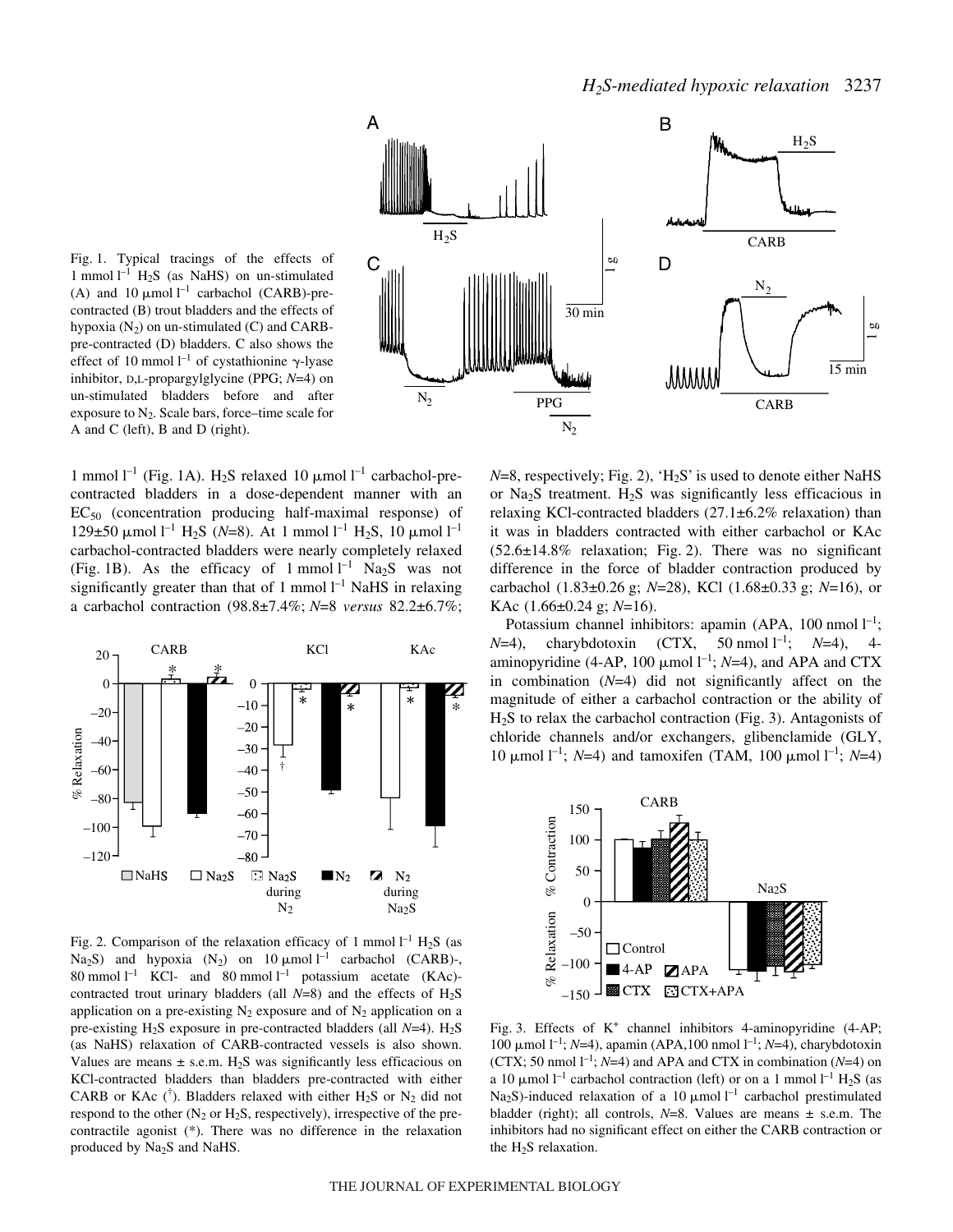# 3238 R. A. Dombkowski and others



Fig. 4. Effects of Cl<sup>-</sup> channel/exchange antagonists, glibenclamide (GLY; 10  $\mu$ mol l<sup>-1</sup>; *N*=4), 4,4'-diisothiocyanatostilbene-2,2'disulfonic acid disodium salt hydrate (DIDS;  $400 \mu$ mol  $l^{-1}$ ; *N*=4), and tamoxifen (TAM; 100  $\mu$ mol l<sup>-1</sup>; *N*=4) on a 10  $\mu$ mol l<sup>-1</sup> carbachol contraction (left) or a 1 mmol  $l^{-1}$  H<sub>2</sub>S (as Na<sub>2</sub>S)-induced relaxation of a 10  $\mu$ mol<sup>1-1</sup> carbachol-prestimulated bladder (right); all controls,  $N=8$ . Values are means  $\pm$  s.e.m. DIDS significantly (\*) reduced the CARB contraction; there were no other significant differences.

did not affect a 10  $\mu$ mol l<sup>-1</sup> carbachol contraction, whereas DIDS  $(400 \text{ }\mu\text{mol l}^{-1}; N=4)$  halved  $(P \le 0.05)$  the force developed (Fig. 4). The ability of  $H_2S$  to relax carbacholcontracted bladders was unaffected by GLY, TAM or DIDS (Fig. 4). Incubation with *N*-vanillylnonanamide (10  $\mu$ mol l<sup>-1</sup>; *N*=4) did not affect either the magnitude of a carbachol contraction or the ability of  $H_2S$  to relax the carbachol contraction (data not shown). Strychnine (10  $\mu$ mol<sup>1-1</sup>; *N*=4), tetrodotoxin (TTX, 10  $\mu$ mol l<sup>-1</sup>; *N*=4) or substituting Cortland buffer for Hepes buffer (*N*=4) did not affect either KCl or KAc contractions or the ability of  $H_2S$  to relax them (not shown).

## *Effects of hypoxia*

Hypoxia  $(N_2)$  reduced baseline tone and inhibited spontaneous contractions in otherwise un-stimulated bladders and in 10  $\mu$ mol l<sup>-1</sup> carbachol-contracted bladders (Fig. 1C,D). As shown in Fig. 2, hypoxia was significantly less efficacious in relaxing KCl-contracted bladders (49.0±1.6% relaxation) than it was in bladders contracted with carbachol (89.8±2.5% relaxation). Hypoxic relaxation of KAc-contracted bladders  $(65.6\pm9.7\%)$  was not significantly different from hypoxic relaxation of either carbachol- or KCl-contracted bladders (Fig. 2; all  $N=8$ ). Strychnine (10  $\mu$ mol l<sup>-1</sup>; *N*=4), tetrodotoxin (TTX, 10  $\mu$ mol l<sup>-1</sup>; *N*=4) or substituting Cortland buffer for Hepes buffer  $(N=4)$  did not affect the ability of  $N_2$  to relax contractions produced by either  $80 \text{ mmol } l^{-1}$  KCl or 80 mmol  $l^{-1}$  KAc (not shown; all  $N=4$ ).

#### *H2S production*

Homogenates of trout urinary bladders produced  $H_2S$ enzymatically (Fig. 5). The cystathionine  $\gamma$ -lyase inhibitor, D,L-propargylglycine (20 mmol  $l^{-1}$ ), reduced  $H_2S$  synthesis by over  $80\%$  and the cystathionine  $\beta$ -synthase inhibitor, aminooxyacetic acid (1 mmol  $l^{-1}$ ), reduced H<sub>2</sub>S synthesis by over 95% (Fig. 5).



Fig. 5. Twenty-four hour production of  $H_2S$  by trout in the presence of no inhibitors (Control), the cystathionine  $\gamma$ -lyase inhibitor, D,Lpropargylglycine (PPG; 20 mmol  $l^{-1}$ ) or the cystathionine  $\beta$ -synthase inhibitor, amino-oxyacetic acid (AOA; 1 mmol  $l^{-1}$ ). Values are means ± s.e.m. \*Significantly different from control; † significantly different from control and PPG; all samples were from pooled bladders and analyzed in triplicate.

#### *Relationship between H2S and hypoxia*

Hypoxia applied after  $H_2S$  did not produce any additional relaxation in bladders pre-contracted with carbachol, KCl or KAc (Fig. 2). When  $H_2S$  was added after hypoxia in precontracted bladders it was similarly ineffective (Fig. 2).

The cystathionine  $\gamma$ -lyase inhibitor, D,L-propargylglycine, caused a slight increase in baseline tone and an increase in the frequency of spontaneous contractions but did not prevent the  $N<sub>2</sub>$ -induced relaxation or inhibition of spontaneous contractions in un-stimulated bladders (Fig. 1C); this was consistent in  $b$ ladders from four fish. The cystathionine  $\beta$ -synthase inhibitor, amino-oxyacetic acid  $(1 \text{ mmol } l^{-1})$  did not appear to have any effect on resting tone, spontaneous contractions, or  $N_2$ -induced relaxation (*N*=4; not shown). Hypoxic relaxation of carbachol-



Fig. 6. Effects of inhibitors of  $H_2S$  synthesis on hypoxic  $(N_2)$ relaxation of pre-contracted bladders. The cystathionine  $\gamma$ -lyase inhibitor, D,L-propargylglycine (PPG; 20 mmol  $l^{-1}$ ) significantly decreased a  $N_2$  relaxation of 10  $\mu$ mol l<sup>-1</sup> carbachol-pre-contracted bladders and a mixture of PPG and the cystathionine  $\beta$ -synthase inhibitor, amino-oxyacetic acid  $(AOA; 1 mmol 1<sup>-1</sup>)$  significantly inhibited  $N_2$  relaxation of both 80 mmol  $l^{-1}$  KCl- and 80 mmol  $l^{-1}$ KAc-pre-contracted bladders (*N*=4 for all experimental groups; *N*=8 for controls). Values are means  $\pm$  s.e.m. \*Significantly different from the respective control; † significantly different from all other conditions.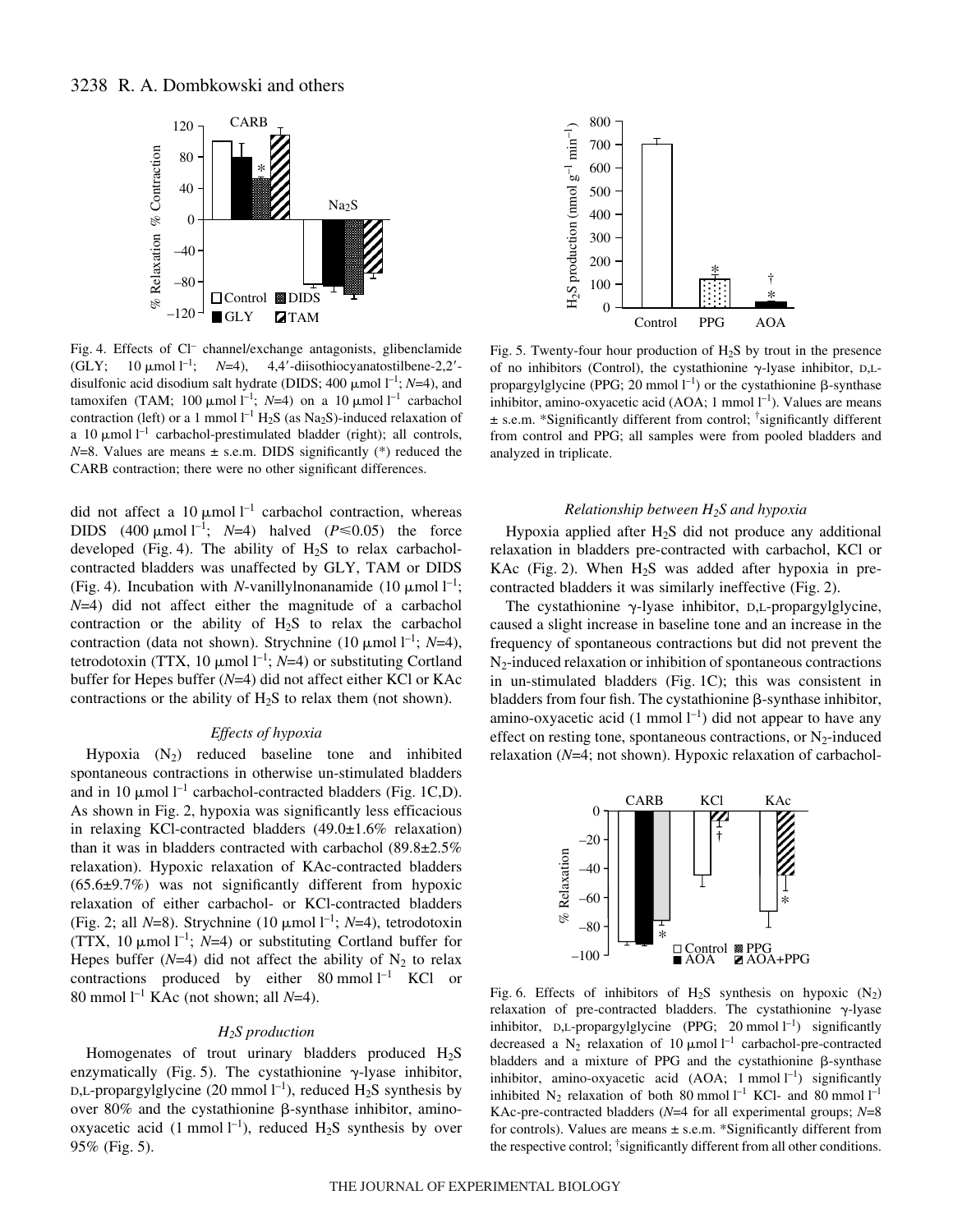pre-contracted bladders was partially inhibited by aminooxyacetic acid, and a mixture of D,L-propargylglycine and amino-oxyacetic acid inhibited hypoxic relaxation of both KCland KAc-contracted bladders (Fig. 6; *N*=8 for controls, *N*=4 for each treatment).

# **Discussion**

The present experiments show that trout bladders synthesize  $H<sub>2</sub>S$  and that  $H<sub>2</sub>S$  relaxes and decreases spontaneous contractions in bladders at concentrations slightly above those reported in rainbow trout plasma *in vivo* (Dombkowski et al., 2004). Our experiments also show that both the response of trout bladder to  $H_2S$  and the potential mechanism of  $H_2S$  action is unlike that observed in the rat. Whereas some of the differences between trout and rats may be due to the different derivation of the tissue, fish bladders are mesodermal and noncloacal in origin whereas tetrapod bladders are derivatives of the cloaca (Kardong, 2005), our results, nevertheless, suggest that  $H_2S$  is an endogenous signaling molecule in nonmammalian non-vascular smooth muscle.

#### *Mechanism of H2S action*

H2S-induced relaxation of mammalian vascular smooth muscle appears to be partially mediated by the activation of ATP-sensitive potassium  $(K_{ATP})$  channels (Zhao et al., 2001; Zhao and Wang, 2002). However, these channels do not seem to contribute to H2S relaxation of mammalian non-vascular smooth muscle (Teague et al., 2002), nor do they appear to mediate responses in the trout urinary bladder because the sulfonylurea KATP channel inhibitor, glibenclamide, which partially inhibits H2S relaxation of rat aortas (Zhao et al., 2001; Zhao and Wang, 2002) is ineffective in trout bladders (Fig. 4). In fact our findings failed to support the involvement of any type of potassium channel because none of a variety of classical potassium channel inhibitors affected the  $H_2S$  response (Figs 3, 4), nor did elevation of extracellular  $[K^+]$  to 80 mmol  $l^{-1}$  with potassium acetate (KAc). The latter would be expected to substantially reduce transmembrane  $K^+$  gradients and obviate  $K^+$  channels.

The reduced  $H_2S$  efficacy in bladders contracted with KCl, compared to carbachol and KAc, suggests that the 80 mmol  $l^{-1}$  $Cl^-$  may interfere with  $H_2S$ . It is possible that  $HS^-$ , which at physiological pH accounts for approximately 80% of the total  $H_2S + HS^-$  (Dombkowski et al., 2004) interferes with a Cl<sup>-</sup> channel or transporter and that this interference is diminished when transmembrane Cl<sup>–</sup> gradients are changed. However, we could not find any evidence for a Cl<sup>-</sup>-dependent mechanism using a variety of inhibitors of Cl<sup>–</sup> exchangers and channels (Fig. 4). Glibenclamide, which in addition to inhibiting  $K_{ATP}$ channels inhibits the cAMP-activated cystic fibrosis transmembrane conductance regulator (CFTR) Cl– channel at micromolar concentrations (Sheppard et al., 1992) was ineffective. A  $Cl^-/HCO_3^-$  exchange is also doubtful as the  $Cl^-/HCO_3^-$  exchange inhibitor, DIDS, was ineffective (Fig. 4) and  $H_2S$  relaxation was unaffected by the absence (Hepes buffer) or presence (Cortland buffer) of extracellular  $HCO_3^-$ .

Although it is possible that 400  $\mu$ mol  $l^{-1}$  DIDS does not block  $Cl^-/HCO_3^-$  exchange in trout bladder, or the nominal absence of extracellular  $HCO_3^-$  does not limit the cell's ability to utilize a Cl<sup>-</sup>/HCO<sub>3</sub><sup>-</sup> exchange, this seems unlikely. This question is further compounded by the lack of specificity of inhibitors of Cl– -dependent mechanisms (Jentsch et al., 2001). Clearly, additional studies with other inhibitors of Cl-dependent mechanisms and variations in extracellular [Cl– ] are warranted.

Patacchini et al. (Patacchini et al., 2004; Patacchini et al., 2005) reported that rat urinary bladders are indirectly contracted through H2S stimulation of capsaicin-sensitive nerves. We do not know whether or not the trout bladder has capsaicin-sensitive nerves. However, our results show that trout bladders are relaxed by  $H_2S$  and this is not affected by blocking intrinsic neurons with tetrodotoxin, glycine/NMDA receptors with strychnine, or the presence of the capsaicin synthetic, *N*-vanillylnonanamide. Thus both the response and the mechanism of  $H_2S$  action in trout urinary bladder are independent of intrinsic nerves, and are therefore unlike those observed in the mammalian urinary bladder.

H2S synthesis in mammalian vascular smooth muscle has been attributed to the pyridoxal-5'-dependent enzyme, cystathionine  $\gamma$ -lyase, whereas cystathionine  $\beta$ -synthase does not appear to be present (Zhao et al., 2001). Both enzymes are involved in  $H_2S$  synthesis in non-vascular tissue (Zhao et al., 2003). Our studies also suggest that both enzymes contribute to  $H<sub>2</sub>S$  synthesis in the trout urinary bladder (Fig. 5). The increase in baseline tension and frequency of spontaneous contractions following inhibition of cystathionine  $\gamma$ -lyase with D,Lpropargylglycine (Fig. 1C) also suggest that  $H_2S$  is continuously synthesized by the bladder and has tonic inhibitory activity.

#### *H2S as an oxygen sensor*

We (Olson et al., 2006) recently proposed that  $H_2S$  is an oxygen sensor in vascular smooth muscle. This hypothesis is based on our observations that,  $(1)$  H<sub>2</sub>S and hypoxia produce the same mechanical response in vessels from at least one species in every vertebrate class, even though the response varies from a contraction, to relaxation, to a multi-phasic one; (2) the effects of  $H_2S$  and hypoxia are competitive – in the presence of one, the response to the other is greatly reduced or abolished; (3) blood vessels enzymatically generate  $H_2S$  and inhibitors of  $H_2S$ synthesis inhibit hypoxic responses, whereas the  $H_2S$  precursor cysteine augments it. The present study suggests that  $H_2S$  is also involved in oxygen sensing/signal transduction in the trout urinary bladder.

In essentially all of the present experiments the effects of hypoxia are similar, if not identical, to those produced by  $H_2S$ . Hypoxia relaxes otherwise un-stimulated and pre-contracted bladders (Fig. 1), it becomes less efficacious in KCl-precontracted bladders (Fig. 2) and it is unaffected by inhibition of neuronal mechanisms with strychnine, tetrodotoxin or *N*vanillylnonanamide. In pre-contracted bladders, the presence of either  $H_2S$  or hypoxia prevents relaxation by the other. This does not appear to be due to a mechanical inability of the bladders to relax beyond a certain point because, with the